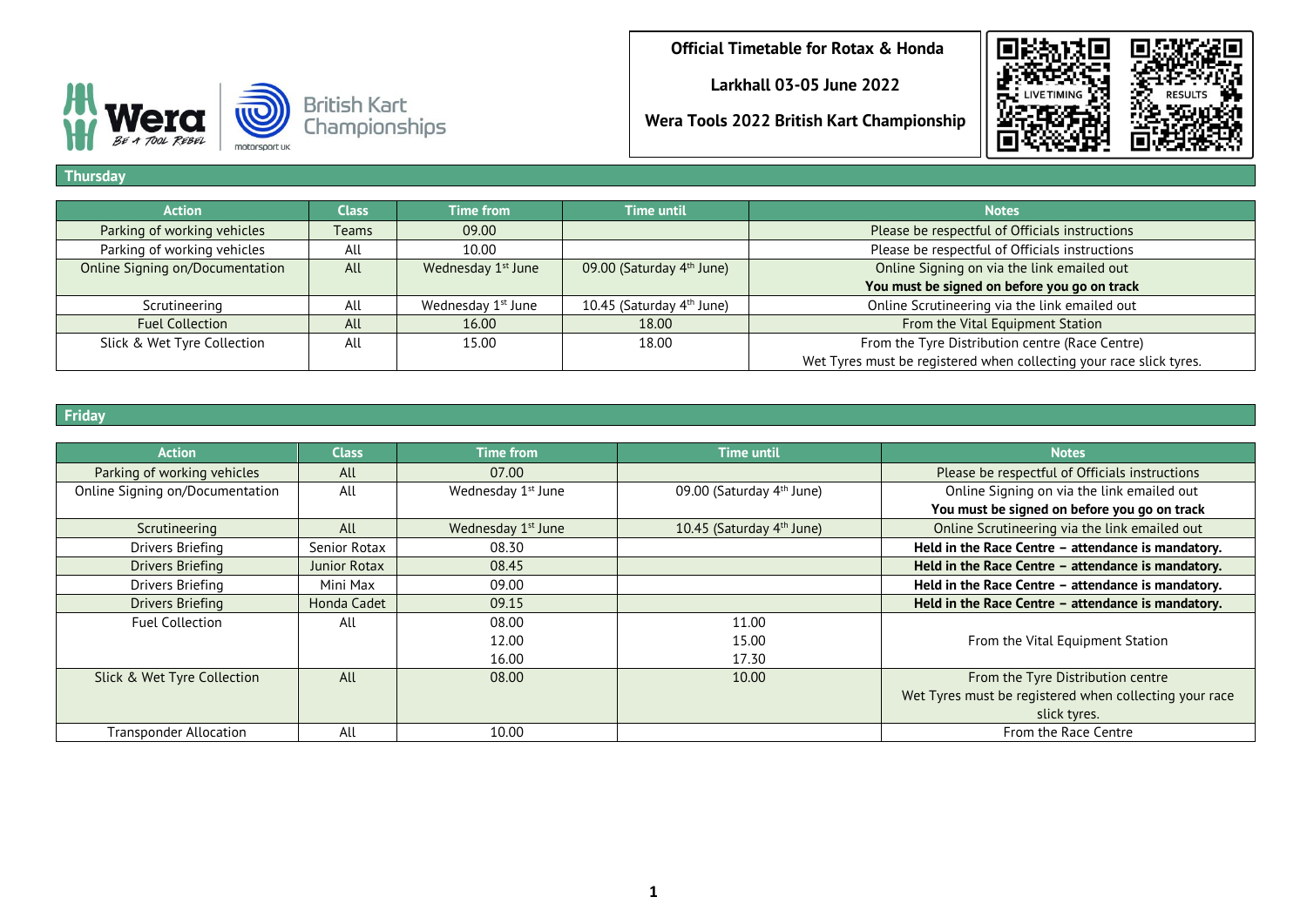**Larkhall 03-05 June 2022**

British Kart<br>Championships **Wera Tools 2022 British Kart Championship**



#### **Friday Continued**

BE A TOOL REBEL

motorsport uk

| <b>Practice</b> | <b>Class</b>        | <b>Group</b>      | <b>Start time</b> | <b>Notes</b>       |
|-----------------|---------------------|-------------------|-------------------|--------------------|
| Practice 1      | <b>Senior Rotax</b> | $0 - 41$ [inc GP] | 09.30             | Duration 8 minutes |
| Practice 1      | Senior Rotax        | $42 - 96$         | 09.40             | Duration 8 minutes |
| Practice 1      | Junior Rotax        | $5 - 43$          | 09.50             | Duration 8 minutes |
| Practice 1      | Junior Rotax        | $46 - 96$         | 10.00             | Duration 8 minutes |
| Practice 1      | Mini Max            | All               | 10.10             | Duration 8 minutes |
| Practice 1      | Honda Cadet         | All               | 10.20             | Duration 8 minutes |
| Practice 2      | <b>Senior Rotax</b> | $0 - 41$ [inc GP] | 10.40             | Duration 8 minutes |
| Practice 2      | Senior Rotax        | $42 - 96$         | 10.50             | Duration 8 minutes |
| Practice 2      | Junior Rotax        | $5 - 53$          | 11.00             | Duration 8 minutes |
| Practice 2      | Junior Rotax        | $56 - 96$         | 11.10             | Duration 8 minutes |
| Practice 2      | Mini Max            | All               | 11.20             | Duration 8 minutes |
| Practice 2      | Honda Cadet         | All               | 11.30             | Duration 8 minutes |
|                 |                     |                   |                   |                    |

# **Transponders must be fitted from Practice 3 onwards – If your transponder is not fitted or working correctly, you will be given a technical flag and you may be reported to the Stewards.**

| Practice 3 | Senior Rotax | $0 - 41$ [inc GP] | 11.50 | Duration 8 minutes               |  |  |  |
|------------|--------------|-------------------|-------|----------------------------------|--|--|--|
| Practice 3 | Senior Rotax | $42 - 96$         | 12.00 | Duration 8 minutes               |  |  |  |
| Practice 3 | Junior Rotax | $5 - 43$          | 12.10 | Duration 8 minutes               |  |  |  |
| Practice 3 | Junior Rotax | $46 - 96$         | 12.20 | Duration 8 minutes               |  |  |  |
| Practice 3 | Mini Max     | All               | 12.30 | Duration 8 minutes               |  |  |  |
| Practice 3 | Honda Cadet  | All               | 12.40 | Duration 8 minutes               |  |  |  |
|            |              |                   |       |                                  |  |  |  |
|            |              |                   |       | $D_{\text{total}}$ , 49 EQ 47 70 |  |  |  |

**Break 12.50 – 13.30**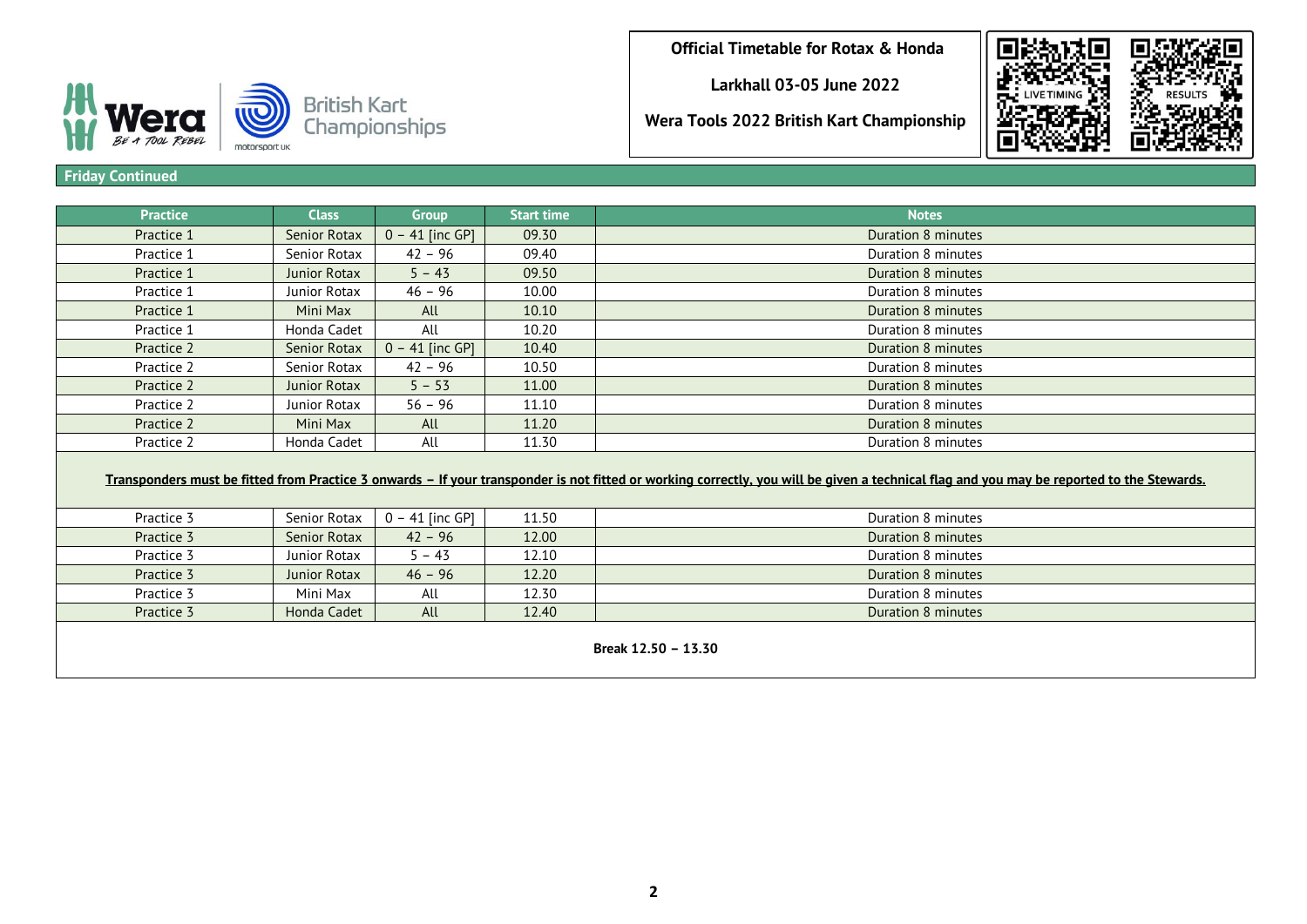**Larkhall 03-05 June 2022**

**Wera Tools 2022 British Kart Championship**





## **Friday Continued**

| <b>Practice</b> | <b>Class</b>        | <b>Group</b>      | <b>Start time</b> | <b>Notes</b>       |
|-----------------|---------------------|-------------------|-------------------|--------------------|
| Practice 4      | <b>Senior Rotax</b> | $0 - 41$ [inc GP] | 13.30             | Duration 8 minutes |
| Practice 4      | Senior Rotax        | $42 - 96$         | 13.40             | Duration 8 minutes |
| Practice 4      | Junior Rotax        | $5 - 43$          | 13.50             | Duration 8 minutes |
| Practice 4      | Junior Rotax        | $46 - 96$         | 14.00             | Duration 8 minutes |
| Practice 4      | Mini Max            | All               | 14.10             | Duration 8 minutes |
| Practice 4      | Honda Cadet         | All               | 14.20             | Duration 8 minutes |
| Practice 5      | Senior Rotax        | $0 - 41$ [inc GP] | 14.40             | Duration 8 minutes |
| Practice 5      | Senior Rotax        | $42 - 96$         | 14.50             | Duration 8 minutes |
| Practice 5      | Junior Rotax        | $5 - 43$          | 15.00             | Duration 8 minutes |
| Practice 5      | Junior Rotax        | $46 - 96$         | 15.10             | Duration 8 minutes |
| Practice 5      | Mini Max            | All               | 15.20             | Duration 8 minutes |
| Practice 5      | Honda Cadet         | All               | 15.30             | Duration 8 minutes |
| Practice 6      | Senior Rotax        | $0 - 41$ [inc GP] | 15.50             | Duration 8 minutes |
| Practice 6      | Senior Rotax        | $42 - 96$         | 16.00             | Duration 8 minutes |
| Practice 6      | Junior Rotax        | $5 - 43$          | 16.10             | Duration 8 minutes |
| Practice 6      | Junior Rotax        | $46 - 96$         | 16.20             | Duration 8 minutes |
| Practice 6      | Mini Max            | All               | 16.30             | Duration 8 minutes |
| Practice 6      | Honda Cadet         | All               | 16.40             | Duration 8 minutes |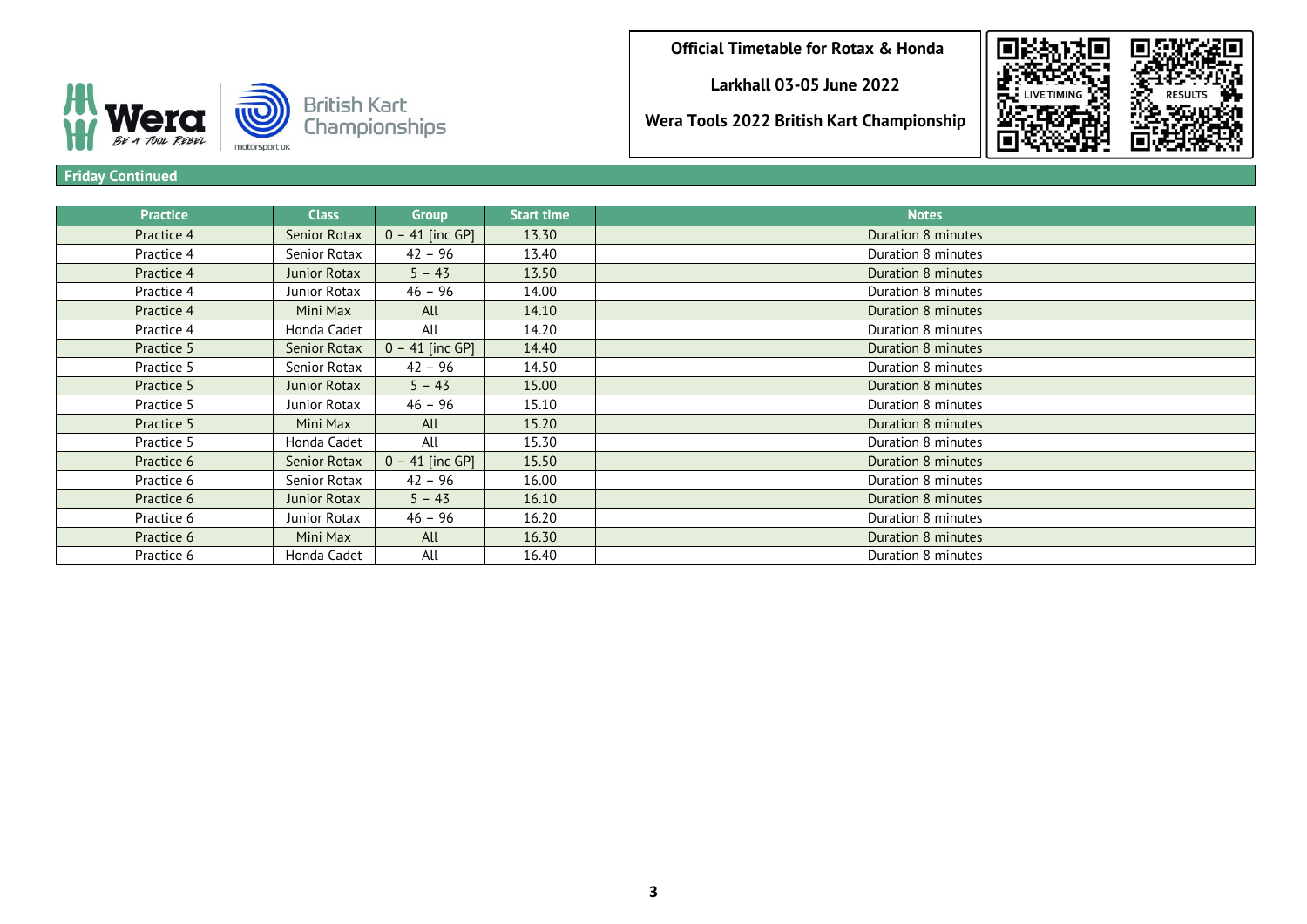**Larkhall 03-05 June 2022**

**Wera Tools 2022 British Kart Championship**



BE A TOOL REBEL motorsport uk

**Saturday**

| <b>Action</b>                                                          | <b>Class</b>       | <b>Time from</b> | Time until | <b>Notes</b>                                                        |
|------------------------------------------------------------------------|--------------------|------------------|------------|---------------------------------------------------------------------|
| <b>Fuel Collection</b>                                                 | All                | 08.00            | 11.00      | From the Vital Equipment Station                                    |
|                                                                        |                    | 12.00            | 15.00      |                                                                     |
| <b>Tyre Collection Times</b>                                           | All                | 08:00            | 09.00      | Only for Drivers not attending Friday Practice.                     |
|                                                                        |                    |                  |            | Wet Tyres must be registered when collecting your race slick tyres. |
| <b>Physical Scrutineering &amp; Championship controlled Restrictor</b> | Mini Max           | 08.00            | 09.00      | In the Scrutineering Bay                                            |
| collection                                                             |                    |                  |            |                                                                     |
| <b>Controlled Exhaust Distribution</b>                                 | <b>Honda Cadet</b> | 09.00            | 09.30      | In the Scrutineering Bay                                            |
| Tyre Sealing & Recycling                                               | Junior & Senior    | 17.30            | 18.30      | At the Tyre Distribution point                                      |
|                                                                        | Rotax              |                  |            | Only for Drivers not Qualified for the Prefinal                     |

| <b>Practice</b>            | <b>Class</b> | <b>Group</b>      | <b>Start Time</b> | <b>Notes</b>                                     |
|----------------------------|--------------|-------------------|-------------------|--------------------------------------------------|
| Practice 7                 | Senior Rotax | $0 - 41$ [inc GP] | 09.00             | Duration 8 minutes                               |
| Practice 7                 | Senior Rotax | $42 - 96$         | 09.10             | Duration 8 minutes                               |
| Practice 7                 | Junior Rotax | $5 - 43$          | 09.20             | Duration 8 minutes                               |
| Practice 7                 | Junior Rotax | $46 - 96$         | 09.30             | Duration 8 minutes                               |
| Practice 7                 | Mini Max     | All               | 09.40             | Duration 8 minutes                               |
| Practice 7                 | Honda Cadet  | All               | 09.50             | Duration 8 minutes                               |
| TQ Simulation (Practice 8) | Senior Rotax | TQ Group 1        | 10.00             | Duration 5 minutes - Timed Qualifying Simulation |
| TQ Simulation (Practice 8) | Senior Rotax | TQ Group 2        | 10.10             | Duration 5 minutes - Timed Qualifying Simulation |
| TQ Simulation (Practice 8) | Junior Rotax | TO Group 1        | 10.20             | Duration 5 minutes - Timed Qualifying Simulation |
| TQ Simulation (Practice 8) | Junior Rotax | TO Group 2        | 10.30             | Duration 5 minutes - Timed Qualifying Simulation |
| TQ Simulation (Practice 8) | Mini Max     | All               | 10.40             | Duration 5 minutes - Timed Qualifying Simulation |
| TQ Simulation (Practice 8) | Honda Cadet  | All               | 10.50             | Duration 5 minutes - Timed Qualifying Simulation |

| <b>Practice &amp; Timed Qualifying</b> | <b>Class</b>        | Group   | <b>Gate Open</b> | <b>Gate Close</b> | <b>Start Time</b> | <b>Notes</b>                                                          |
|----------------------------------------|---------------------|---------|------------------|-------------------|-------------------|-----------------------------------------------------------------------|
| Timed Qualifying                       | Senior Rotax        | Group 1 | 11.00            | 11.08             | 11.10             | Duration 5 minutes - TQ Format as per Championship Regulation 3.8.8.1 |
| Timed Qualifying                       | Senior Rotax        | Group 2 | 11.10            | 11.18             | 11.20             | Duration 5 minutes - TQ Format as per Championship Regulation 3.8.8.1 |
| Timed Qualifying                       | <b>Junior Rotax</b> | Group 1 | 11.20            | 11.28             | 11.30             | Duration 5 minutes - TQ Format as per Championship Regulation 3.8.8.1 |
| <b>Timed Qualifying</b>                | Junior Rotax        | Group 2 | 11.30            | 11.38             | 11.40             | Duration 5 minutes - TQ Format as per Championship Regulation 3.8.8.1 |
| Timed Qualifying                       | Mini Max            | All     | 11.40            | 11.48             | 11.50             | Duration 5 minutes - TQ Format as per Championship Regulation 3.8.8.1 |
| Timed Qualifying                       | Honda Cadet         | All     | 11.50            | 11.58             | 12.00             | Duration 5 minutes - TQ Format as per Championship Regulation 3.8.8.1 |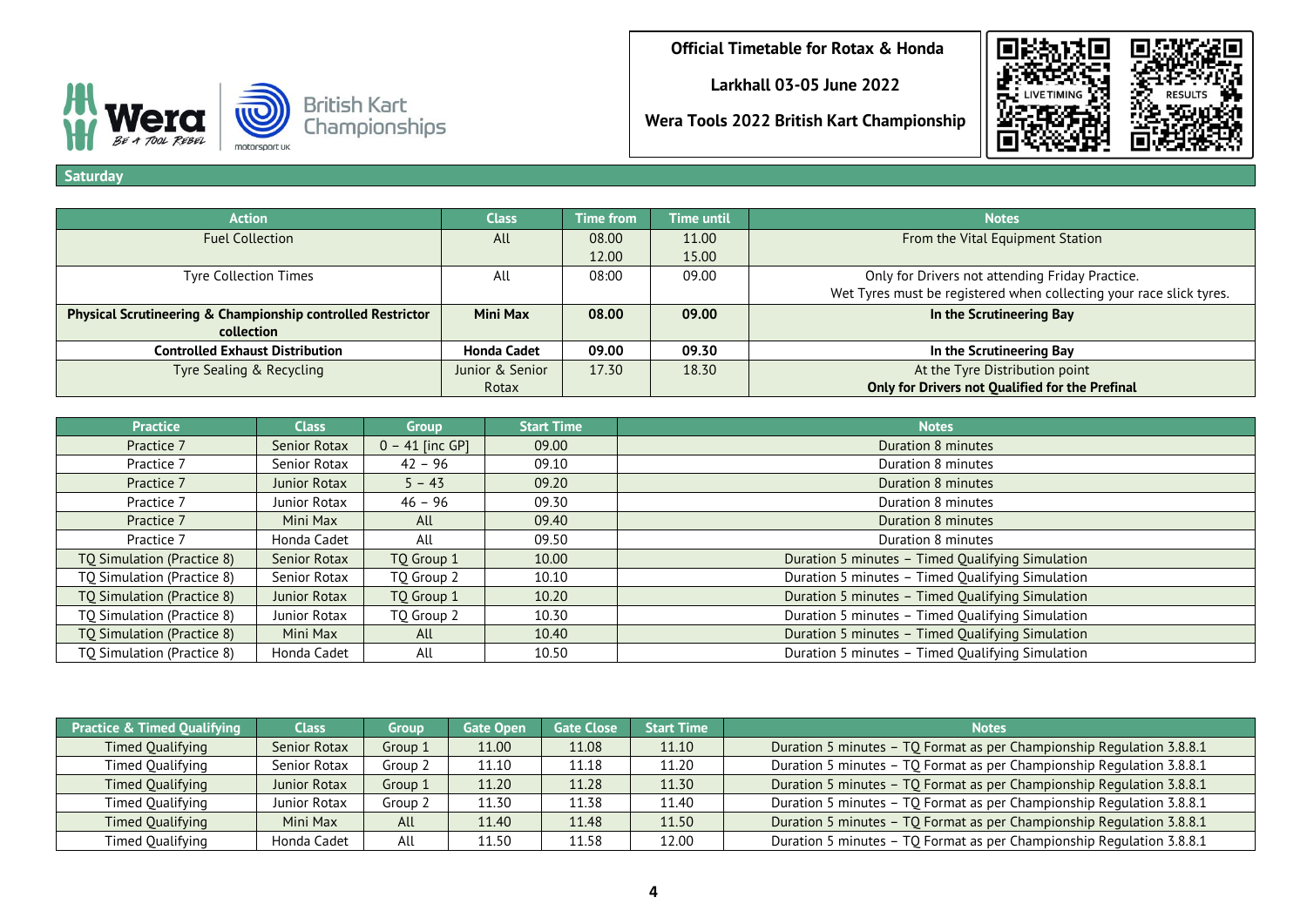**Larkhall 03-05 June 2022**

**Wera Tools 2022 British Kart Championship**





| Break 12.10 - 12.45 |              |              |                  |                   |              |                             |  |  |  |  |
|---------------------|--------------|--------------|------------------|-------------------|--------------|-----------------------------|--|--|--|--|
| <b>Heats</b>        | <b>Class</b> | <b>Group</b> | <b>Gate Open</b> | <b>Gate Close</b> | <b>Start</b> | <b>Notes</b>                |  |  |  |  |
| Race 1 - Heat 1     | Senior Rotax | BvC          | 12.35            | 12.43             | 12.45        | Duration 10 minutes + 1 lap |  |  |  |  |
| Race $2 -$ Heat 1   | Junior Rotax | AvD          | 12.55            | 13.03             | 13.05        | Duration 10 minutes + 1 lap |  |  |  |  |
| Race $3$ – Heat 2   | Junior Rotax | BvC          | 13.15            | 13.23             | 13.25        | Duration 10 minutes + 1 lap |  |  |  |  |
| Race 4 - Heat 1     | Mini Max     | All          | 13.35            | 13.43             | 13.45        | Duration 10 minutes + 1 lap |  |  |  |  |
| Race 5 - Heat 1     | Honda Cadet  | All          | 13.55            | 14.03             | 14.05        | Duration 10 minutes + 1 lap |  |  |  |  |
| Race 6 - Heat 2     | Senior Rotax | A v C        | 14.15            | 14.23             | 14.25        | Duration 10 minutes + 1 lap |  |  |  |  |
| Race $7$ – Heat 3   | Junior Rotax | AvC          | 14.35            | 14.43             | 14.45        | Duration 10 minutes + 1 lap |  |  |  |  |
| Race 8 - Heat 4     | Junior Rotax | B v D        | 14.55            | 15.03             | 15.05        | Duration 10 minutes + 1 lap |  |  |  |  |
| Race 9 - Heat 2     | Mini Max     | All          | 15.15            | 15.23             | 15.25        | Duration 10 minutes + 1 lap |  |  |  |  |
| Race $10$ – Heat 3  | Senior Rotax | A v B        | 15.35            | 15.43             | 15.45        | Duration 10 minutes + 1 lap |  |  |  |  |
| Race $11$ – Heat 2  | Honda Cadet  | All          | 15.55            | 16.03             | 16.05        | Duration 10 minutes + 1 lap |  |  |  |  |
|                     |              |              |                  |                   |              |                             |  |  |  |  |
| Race 12             | Junior Rotax | Repechage    | 16.35            | 16.43             | 16.45        | Duration 10 minutes + 1 lap |  |  |  |  |
| Race 13             | Senior Rotax | Repechage    | 16.55            | 17.03             | 17.05        | Duration 10 minutes + 1 lap |  |  |  |  |